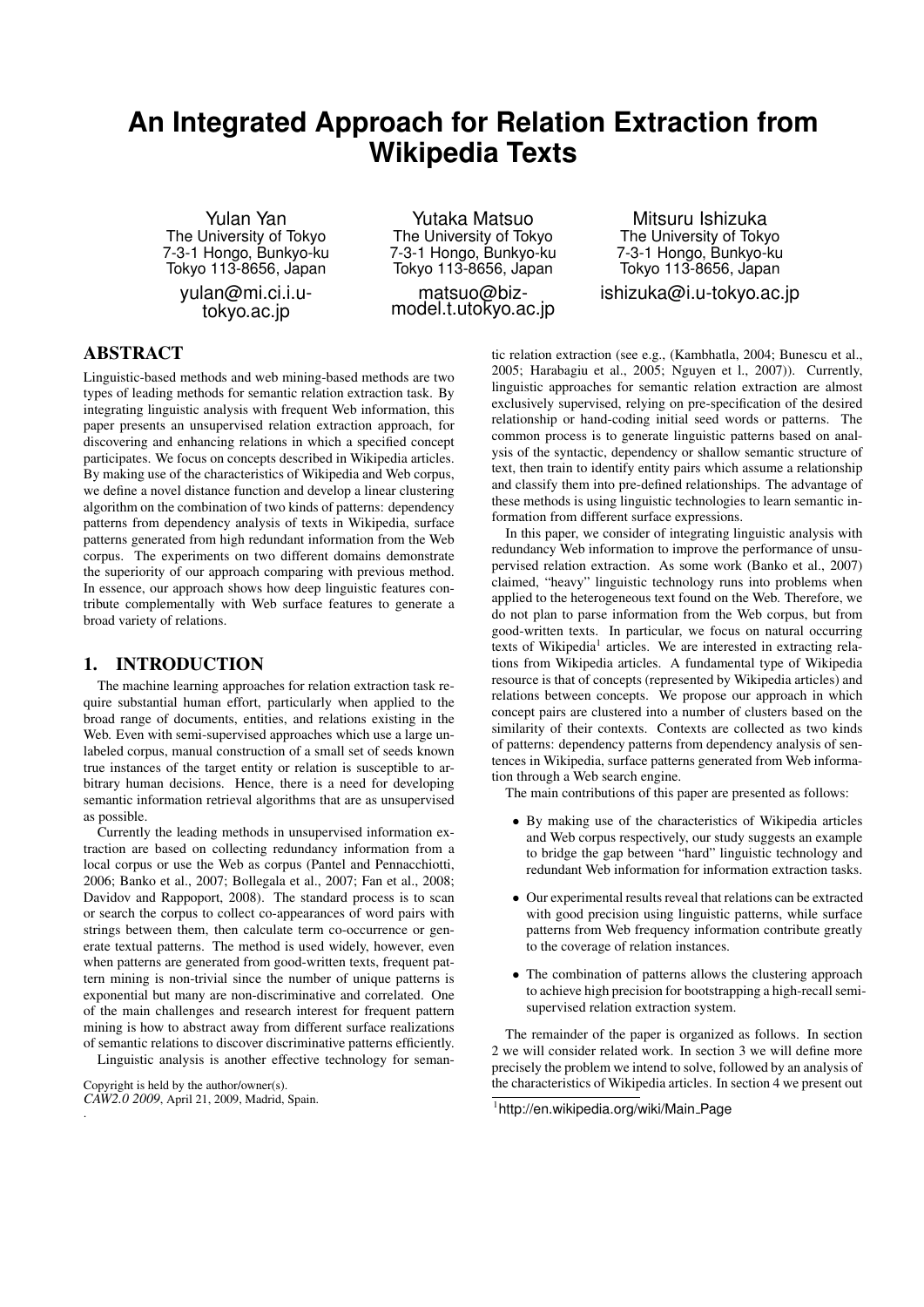

Figure 1: Entitled concept example "Eric E. Schmidt" for problem definition

the overview of our approach and describe it in detail. In section 5 we will report on our exploratory experimental results. Finally, in section 6 we will conclude the paper.

## 2. RELATED WORK

Discovering relations by clustering pairs of co-occurring entities represented as vectors of context features was introduced by (Hasegawa, et al., 2004). They used a simple representation of contexts - the features were the words that appear in sentences between the entities of the candidate pairs.

Turney (2006) presents an unsupervised algorithm for mining the Web for patterns expressing implicit semantic relations. Given a word pair, the output list of lexicon-syntactic patterns is ranked by pertinence which shows how well each pattern expresses the relations between a word pair.

Davidov et al. (2007) proposed a method for unsupervised discovery of concept specific relations, requiring initial word seeds. They use pattern clusters to define general relationships, specific to a given concept. Davidov and Rappoport (2008) presented an approach to discover and represent general relationships present in an arbitrary corpus. They present a fully unsupervised algorithm for pattern cluster discovery, which searches, clusters and merges high frequency words-based patterns around randomly selected concepts.

The field of Unsupervised Relation Identification (URI) - the task of automatically discovering interesting relations between entities in a large text corpora is introduced by Hasegawa, Sekine et al. (2006). Discovering relations by clustering pairs of co-occurring entities represented as vectors of context features. In (Rosenfeld and Feldman, 2006) they showed that the clusters discovered by URI can be used for seeding a semi-supervised relation extraction system. To compare different clustering algorithm, feature extraction and selection method, the authors in (Rosenfeld and Feldman, 2007) presented a URI system which used two kinds of surface patterns: patterns that test two entities together and patterns that test only one entity each.

In this study, we propose an unsupervised relation extraction approach upon previous work based on a combination of two types of patterns. On one hand, surface patterns are generated from the Web corpus to provide redundancy information for relation extraction. On the other hand, to obtain semantic information for concept pairs, we build a dependency pattern modeling module to generate dependency patterns, to abstract away from different surface realizations of semantic relations. Dependency patterns have the properties of being more accurate, less spam-prone and much less redundant than surface patterns from the Web corpus. The redundancy information can be used to ease the data sparseness problem.

Wikipedia currently widely used as a corpus for information extraction is used as a local corpus and the Web is used as a global corpus.

# 3. WIKIPEDIA'S ARTICLE CHARACTER-ISTICS

Wikipedia, unlike the whole Web corpus, as one of the world's most popular Web sites, has several attributes that significantly facilitate information extraction: 1) high quality texts, as some work (Giles, 2005) claim that Wikipedia articles are much cleaner than typical Web pages, and mostly quality as standard written English. It is practical for us to rely on "heavy" linguistic technologies, such as syntactic or dependency parsing; 2) rich link structure, Wikipedia articles are heavily cross-linked, in a way reminiscent of cross-linking of the Web pages. These links are believed (Gabrilovich and Markovitch, 2006) to encode many interesting relations between concepts, and constitute an important source of information in addition to the article texts.

To set the scene for this paper, we start by defining the problem under consideration: major relation extraction from Wikipedia. We make use of the encyclopedic nature of the corpus by focussing on relation extraction between article entitled concept (*ec*) and one of related concepts (*rc*), which are described in hyperlinked text in this article. It is based on the common assumption: when investigating the semantics in articles like Wikipedia (e.g. semantic Wikipedia (Volkel et al., 2006)), key information on a concept described on a page p lies within the set of links  $l(p)$  on that page; in particular it is likely that there is a salient semantic relation  $r$  between  $p$ and  $p' \in l(p)$ . Let us illustrate the scene with an example, shown in Figure 1. For the entitled concept represented in the article in Figure 1(a), related concepts to the entitled concept are extracted, shown in Figure 1(b). A special relational label is assigned to each concept pair which consists of a related concept and the entitled concept, shown in Figure 1(c).

With the scene we stated, the challenges we are facing are as follows: 1) enumerating all potential relation types of interest for extraction is highly problematic for corpora as large and varied as the Wikipedia; 2) training data or seed data is hard to be labeled. Considering (Davidov and Rappoport, 2008), which work to get target word and relationship cluster by given a single ('hook') word, their method mainly depends on frequency information from the Web to get target and clusters. Trying to improve the performance, our solution for these challenges is that besides frequency information from the Web or a local corpus, to make use of the high-quality property of Wikipedia text.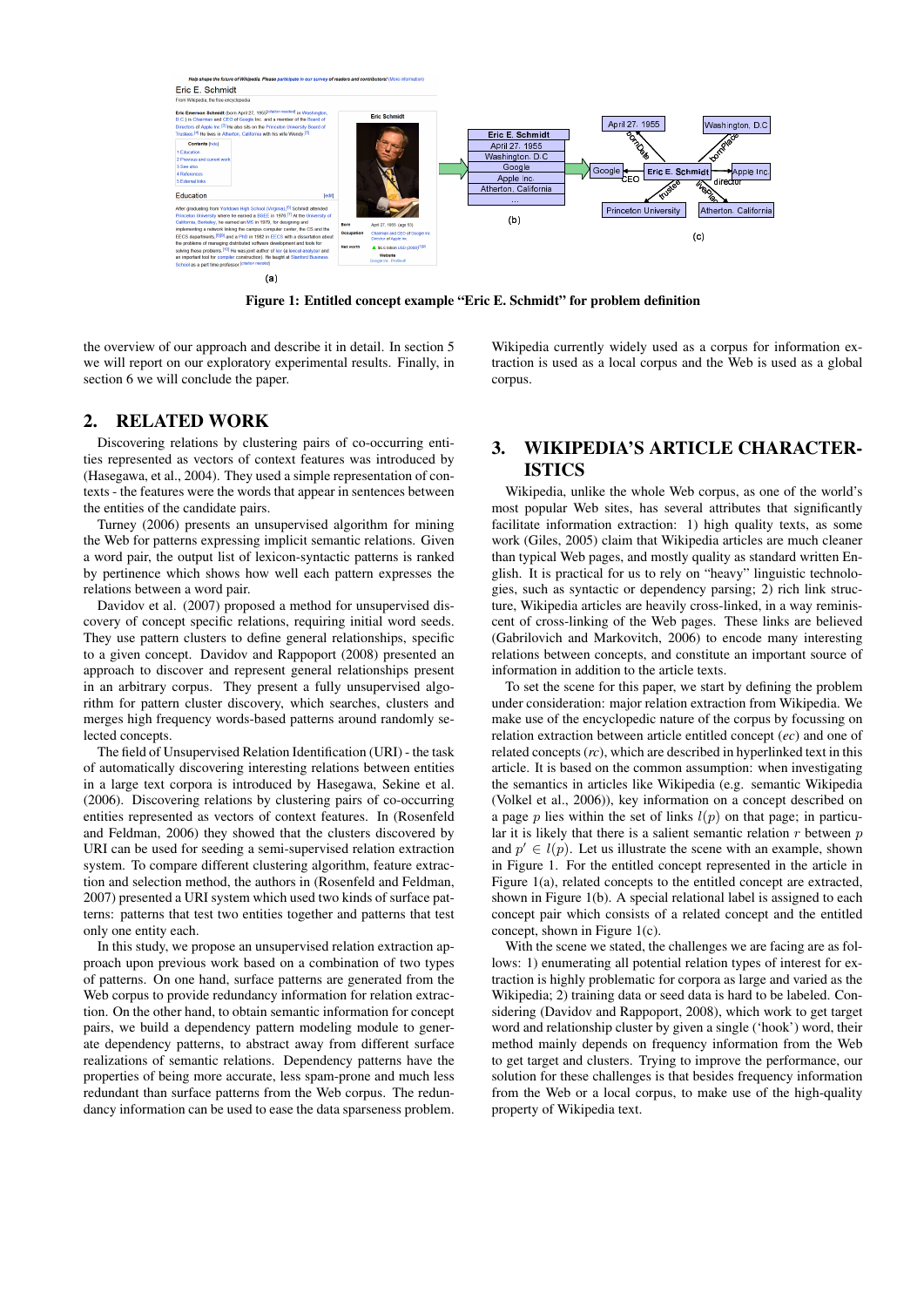

Figure 2: Outline of the unsupervised relation extraction approach

# 4. PATTERN COMBINATION APPROACH FOR RELATION EXTRACTION

With the scene and challenges stated, we propose a solution in the following way. The tuition idea is the combination of linguistic features and Web features. On one hand we apply linguistic technologies on high-quality text in Wikipedia, on the other hand, we apply web mining technologies on large scaled Web corpus. In this section, we firstly provide the overview of our approach along with the function of the main modules. Secondly, we explain each module in the approach in details.

# 4.1 Overview of the Approach

Our approach requires a set of Wikipedia articles as input; for each article, outputs a list of concept pairs with relation labels.

As shown in Figure 2, there are four primary modules of our approach:

- Text Preprocessor and Relation Candidate Generation, the module which preprocesses Wikipdia articles to split text and filter sentences. For each article, it collects a set of concept pairs as relation candidates.
- Web Context Collector, the module which collects context information from the Web corpus. For each relation candidate, it generates a set of ranked relational terms and a set of surface patterns.
- Dependency Pattern Modeling, the module which generates dependency patterns for each relation candidates from corresponding sentences in Wikipedia articles.
- Linear Clustering Algorithm, the module which clusters relation candidates based on their context. It contains two sub-modules:
	- Local Clustering, which merges instances using only dependency patterns generated from Dependency Pattern Modeling;

– Global Clustering, which clusters instances using only textural patterns generated from Web Context Collector, based on the resulted clusters of local clustering. The aim is to merge more instances into existed clusters with surface patterns to improve the coverage of clusters.

The key to our approach lies in the complementary of Web frequency information from the Web and deep linguistic analysis, i.e., use linguistic information to extract relation instances with good precision and use Web frequency information to improve the coverage of relation instances.

# 4.2 Text Preprocessor and Relation Candidate Generation

This module pre-processes Wikipedia article texts to get relation candidates and corresponding sentences. Given each concept described in a Wikipedia article, our idea of preprocessing goes through firstly considering all hyper-linked concepts in the article as related concepts, which may share a semantic relationship with the entitled concept. The link structure, more particularly, the structure of outgoing links, provides a simple mechanism for identifying relevant articles. Secondly, we use a linguistic parser to split article text into sentences, and finally refine sentences which contain one of the references of entitled concept and one of the linked texts for the dependency pattern modeling module.

# 4.3 Web Context Collection

Querying with a concept pair through a search engine (we use Google), in this subsection, we try to characterize the semantic relation between them by leveraging the vast size of the Web. Our hypothesis is that there exist some key terms and patterns that provide clues to the relation the concept pair assume. From the resulting snippets of each query, we extract two kinds of relational information: a set of ranked relational terms as keywords and a set of surface patterns. Here surface patterns are generated with support of ranked relational terms.

### 4.3.1 Relational Term Ranking

Aiming to collect relational terms as indicators for each concept pair, we propose to look for verbs, nouns from qualified sentences in the resulting snippets, instead of simply finding verbs which will result in a loss of other links of importance, such as noun relation "CEO", "founder" between a person and a company.

For each input concept pair cp, our process of relational term collection is to retrieve a set of relation terms from all resulting snippets with all sentences containing this two concepts. Collected terms of all concept pairs are combined, and terms are ranked with an entropy-based algorithm which is described in detail in (Chen et al., 2005). After the ranking, we get a global ranked relational term list  $T_{all}$  for the whole data set. For each concept pair, a relational term list  $T_{cp}$  is ranked according to term order in  $T_{all}$ . From relational term list  $T_{cp}$ , a keyword  $k_{cp}$  is selected for each concept pair *cp* as the first term co-appearing in the term list  $T_{cp}$  and the corresponding Wikipedia sentence.

#### 4.3.2 Surface Pattern Generation

As simply taking the entire string between two concept words captures an excess of extraneous and incoherent information, we propose to use  $T_{cp}$  of each concept pair as a key for surface pattern generation. We classified words into Content Words (CWs) and Functional Words (FWs). From each resulting snippet sentence, entitled concept, related concept or the keyword  $k_{cp}$  is considered to be a Content Word (CW). Our idea of getting FWs as bag of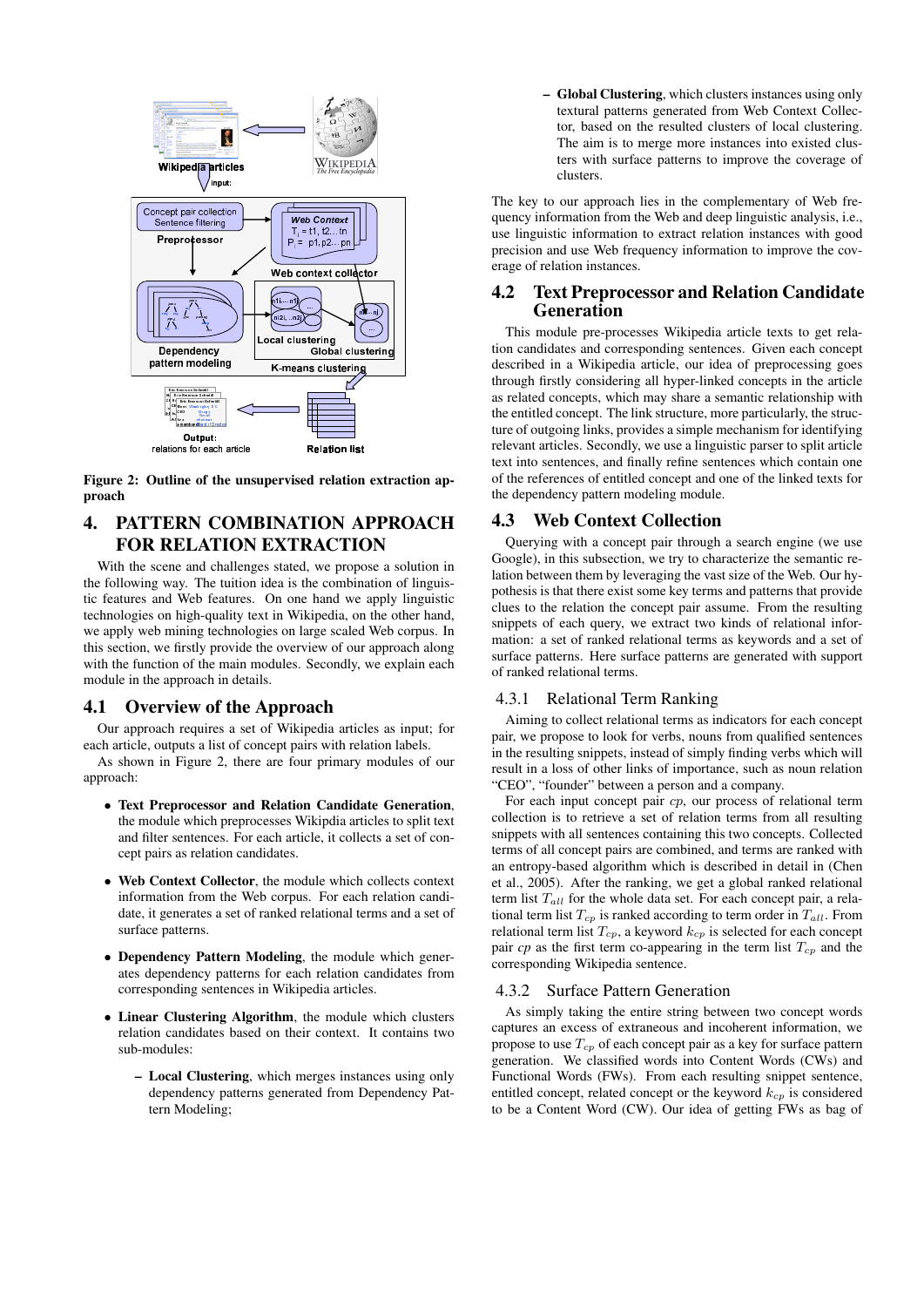Table 1: Surface patterns for a sample concept pair

| Pattern                   | Pattern                 |
|---------------------------|-------------------------|
| ec ceo rc                 | rc found ec             |
| ceo rc found ec           | rc succeed as ceo of ec |
| rc be ceo of ec           | ec ceo of rc            |
| $ec$ assign $rc$ as $ceo$ | $ec$ found by ceo $rc$  |
| $ceo$ of <i>ec</i> $rc$   | ec found in by rc       |

words is to look for verbs, nouns, prepositions, and coordinating conjunctions that can help make explicit the hidden relations between the target nouns.

Our patterns have the general form:

$$
[\text{CW1}] \; Infix_1 \; [\text{CW2}] \; Infix_2 \; [\text{CW3}] \tag{1}
$$

where  $Infix_1, Infix_2$  contain only and any number of FWs. A pattern example is "*ec* assign *rc* as *ceo (keyword)*". All the generated patterns are sorted by their occurrences, and all occurrence of the entitled concept and related concept are replaced with "*ec*" and "*rc*" respectively for pattern matching of different concept pairs.

Table 1 shows some of the surface patterns for a sample concept pair. It shows that pattern windows are bounded by CWs to get patterns more precisely, because 1) if we use only the string between two concepts, it may not contain some important relational information, such as "*ec* resign *rc* as ceo" in Table 1; 2) if we generate patterns by setting a windows surrounding two concepts, the number of unique patterns is often exponential.

This module is important in two aspects: firstly, it generate a ranked relational term list which assists to get more efficient surface pattern; secondly, for relations represented in different dependency structures, surface patterns collected by this mudule will be used to cluster instances which can not be clustered using dependency patterns.

#### 4.4 Dependency Pattern Modeling

In this section, we will describe how to obtain dependency patterns for relation clustering. After the preprocessing, selected sentences which contains one of entitled concept references and one of the related concepts are parsed into dependency structures. As 1) shortest path dependency kernels outperform dependency tree kernels by offering a very condensed representation of the information needed to assess their relationship (Bunescu and Mooney, 2005); 2) embedded structures of the linguistic representation are important for obtaining a good coverage of the pattern acquisition (see e.g., (Culotta and Sorensen, 2004; Zhang et al., 2006)), we generate dependency patterns as sub-paths from the shortest dependency path for each concept pair. The process of inducing dependency patterns is in two steps:

1. Shortest dependency tree inducing. From the dependency tree structure, we firstly induce the shortest dependency path with the entitled concept and related concept.

2. Dependency pattern generation. Then we use a frequent treemining algorithm (Zaki et al., 2002) to generate dependency patterns from the shortest dependency path for relation clustering.

#### 4.5 Linear Clustering Algorithm

In this subsection, we present an unsupervised relation clustering algorithm to merge concept pairs based on two kinds of generated patterns: dependency pattern and surface patterns. We proposed our linear clustering algorithm based on k-means clustering for relation clustering.

The dependency pattern modeling module has the properties of being more accurate, less spam-prone, but Web context has the advantage of containing much more redundant information than the

Wikipedia. Our idea of relation instance clustering is: first cluster instance into clusters with good precision using dependency patterns in a local clustering step; then improve the coverage of clusters with more instances by using surface patterns in a global clustering step.

#### 4.5.1 Distance Function and Initial Centroid Selection

The standard k-means algorithm depends on the choice of the seeds and on the number k of clusters, which must be known in advance. However, as we claimed in the introduction section, to extract relations from Wikipedia articles in an unsupervised way, cluster number k is unknown and no good centroids can be predicted. In this paper, we base the selection of centroids on the keyword  $t_{cp}$  of each concept pair.

Firstly, all concept pairs are grouped by their keywords  $t_{cp}$ . Let  $G = \{G_1, G_2, ... G_n\}$  be the resulting groups, where each  $G_i$  ${cp_{i1}, cp_{i2}, ...}$  identify a group of concept pairs who share the same keyword  $t_{cp}$  (such as "CEO"). With all the groups ranked by their number of instances, we choose the top k groups, and a centroid  $c_i$  is selected for each group  $G_i$  as follows:

$$
s = \arg \max_{1 \le s \le |G_i|} |\{cp_{ij}|(\alpha * dis_1(cp_{ij}, cp_{is}) + \beta * dis_2(cp_{ij}, cp_{is})) \le D_z, 1 \le j \le |G_i| \}| \tag{2}
$$

$$
c_i = cp_{is} \tag{3}
$$

where

$$
dis_1(cp_{ij}, cp_{is}) = 1 - \frac{|DP_{cp_{ij}} \cap DP_{cp_{is}}|}{\sqrt{(|DP_{cp_{ij}}| * |DP_{cp_{is}}|)}}
$$
(4)

To compute distance over surface patterns, we implement the distance function  $dis_2(cp_{ij}, cp_{is})$  in Figure 3.

| <b>Algorithm 1:</b> distance function $dis_2(cp_{ij}, cp_{is})$                  |
|----------------------------------------------------------------------------------|
| <b>Input:</b> $SP_1 = \{sp_{11}, , sp_{1m}\}$ (surface patterns of $cp_{ij}$ )   |
| $SP_2 = \{sp_{21}, , sp_{2n}\}\$ (surface patterns of $cp_{is}$ )                |
| <b>Output:</b> dis (distance between $SP_1$ and $SP_2$ )                         |
| define a $m \times n$ similarity matrix A: $\{A_{ij} = cost(sp_{1i}, sp_{2i})\}$ |
| $1 < i < m$ ; $1 < i < n$ };                                                     |
| $dis = 1$                                                                        |
| for $\min(m, n)$ times do                                                        |
| $(x, y) = argmax_{0 \le i \le m; 0 \le j \le n} A_{ij};$                         |
| dis = dis - $A_{xy}$ ;<br>$A_{x*} = 0$ ; $A_{*y} = 0$ ;                          |
|                                                                                  |
| return $dis$                                                                     |

#### Figure 3: Distance function over surface patterns

We selected the centroid to be the instance which has the most of other instances in the same group that have distance less than  $D<sub>z</sub>$  with it.  $D<sub>z</sub>$  is a threshold to avoid noisy instances, we assign it  $1/3$ .  $dis<sub>1</sub>$  is the distance function to calculate distance between dependency pattern lists  $DP_{cp_{ij}}$ ,  $DP_{cp_{is}}$  of two concept pairs. The distance is decided by the number of shared dependency patterns. When computing  $dis_2$ , for cost function  $cost(sp_{1i}, sp_{2i})$  which is used to calculate the similarity of two surface patterns, we use the dynamical programming computing which described in detail in (Rosenfeld and Feldman, 2006).  $\alpha$  and  $\beta$  are used to leverage between dependency patterns and surface patterns, in this work we assign them both 1/2.

As for estimating the number of clusters, in this work we apply the stability-based criterions from (Chen, et al, 2005) to decide the number k of optimal clusters.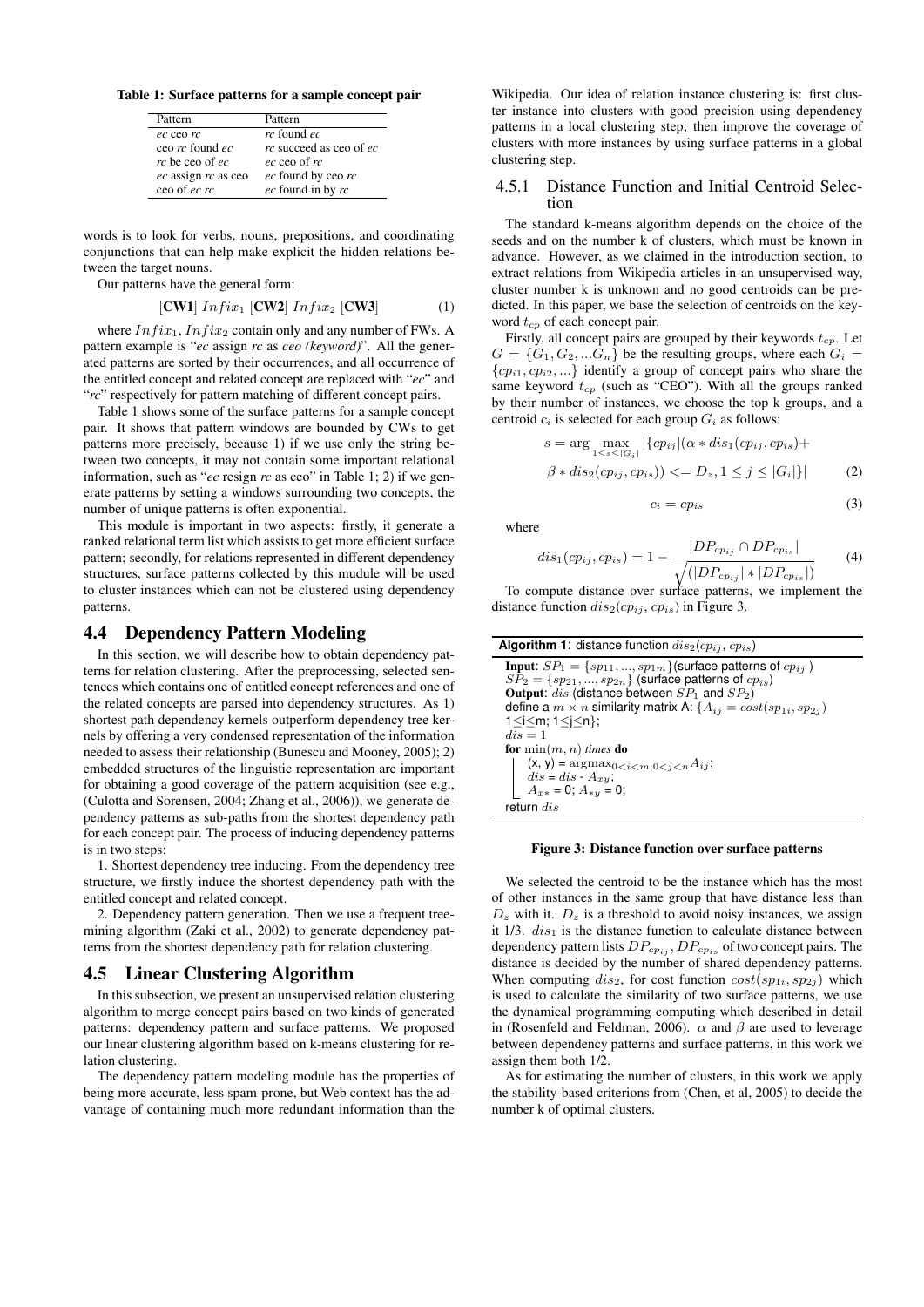#### 4.5.2 Local Dependency Pattern Clustering

The purpose of this stage is that given the initial seed instances and cluster number k, to merge relation instances over dependency patterns into k clusters. Each concept pair  $cp_{ij}$  has a set of dependency patterns  $DP_{cpi}$ , we calculate distances between two pairs  $cp_{ij}$  and  $cp_{is}$  with above the function  $dis_1(cp_{ij}, cp_{is})$ . The clustering algorithm is shown in Figure 4.

| <b>Algorithm 2: localClustering</b>                                                 |
|-------------------------------------------------------------------------------------|
| <b>Input:</b> $I = \{cp_1, , cp_n\}$ (all instances)                                |
| $C = \{c_1, , c_k\}$ (k initial centroids)                                          |
| <b>Output:</b> $m_{loc}: I \rightarrow C$ (cluster membership)                      |
| $I_{rest}$ (rest of instances not clustered)                                        |
| $C_{loc} = \{c_1, , c_k\}$ (recomputed centroids)                                   |
| for each $cp_i \in I$ do                                                            |
| if $\min_{s\in 1k} dis_1(cp_i,c_s)\leq D_l$ then                                    |
| $m_{loc}(cp_i) = \operatorname{argmin}_{s \in 1} k \operatorname{dis}_1(ep_i, c_s)$ |
| else                                                                                |
| $m_{loc}(cp_i) = 0$ ; $I_{rest} \leftarrow cp_i$                                    |
| for each $j \in \{1k\}$ do                                                          |
| recompute $c_i$ as the centroid of                                                  |
| $\{cp_i m_{loc}(cp_i)=j\}$                                                          |

#### Figure 4: Clustering with dependency patterns

Since there are many concept pairs which are scattered and actually do not belong to any of the top k clusters, we filter concept pairs that with distance larger than  $D_l$  with the seed instances, to make sure the precision of the clustering. The rest instances not clustered are stored in  $I_{rest}$ . After this step, relation instances with similar dependency patterns are merged into same clusters, see Figure 5 (*ST1*, *ST2*).

#### 4.5.3 Global Surface Pattern Clustering

One major problem faced by the local clustering is the fact that instances of the same semantic relationship which are represented in different dependency structures will not be merged into the same cluster. As shown in Figure 5 (*ST1*, *ST2*, *ST3*, and *ST4*), they are all instances of relationship "CEO", but (*ST3* and *ST4*)) can not be merged with (*ST1*) and (*ST2*) using only dependency patterns because their dependency structure are too different to share enough dependency patterns.

In this step of clustering, we use surface patterns to merge more instance for each cluster to improve the coverage performance using the algorithm shown in Figure 6.

Each concept pair has a set of surface patterns from the Web context collector module, to measure the distance between two instances, we use the distance function  $dis_2$  explained in the above section. Also, we filter concept pairs with distance larger than  $D<sub>q</sub>$ with the seed instances, to make sure the precision of the clustering.

Finally we have k clusters of instances, each cluster has a centroid instance. To attach a single relationship label each cluster, we use the centroid instance and assign the keyword of it as the relation label.

## 5. EXPERIMENTS

In this section we wish to consider the variety of relations that can be generated by our approach from Wikipedia, and to measure the quality of these relations in terms of their precision and coverage. To balance between precision and coverage of clustering, our approach uses several parameters:  $D_l$ ,  $D_g$ ,  $k$ . For purposes of evaluation, we ran our algorithm on two categories from Wikipedia categorization - "American chief executives" and "Companies". This



Text3: RC was hired as EC's CEO Text4: EC assign RC as CEO

Figure 5: An example showing why we need global clustering

| <b>Algorithm 3: globalClustering</b>                                       |
|----------------------------------------------------------------------------|
| <b>Input:</b> $I_{rest}$ (rest of instances)                               |
| $C_{loc} = \{c_1, , c_k\}$ (initial centroids)                             |
| <b>Output:</b> $m_{glo}: I_{rest} \rightarrow C$ (cluster membership)      |
| $C = \{c_1, , c_k\}$ (final centroids)                                     |
| <b>for</b> each $cp_i \in I_{rest}$ <b>do</b>                              |
| if $\min_{s\in 1k} dis_2(cp_i,c_s) \leq D_q$ then                          |
| $m_{qlo}(cp_i) = \operatorname{argmin}_{s \in 1 \dots k} dis_2(cp_i, c_s)$ |
| else                                                                       |
| $m_{alo}(cp_i)=0$                                                          |
| for each $j \in 1k$ do                                                     |
| recompute $c_j$ as the centroid of cluster                                 |
| ${cp_i   m_{loc}(cp_i) = j \vee m_{glo}(cp_i) = j}$                        |
| return clusters C                                                          |



choice of domains allows us to explore different aspects of algorithmic behavior. "American chief executives" and "company" domains are both well defined and closed domains.

English version of Wikipedia dump on 03/12/2008 is our corpus. The performance of the proposed approach is evaluated on different pattern types: dependency patterns, surface patterns and the combination of both. We compare our approach with (Rosenfeld and Feldman, 2007)'s URI method, which showed that their algorithm improved over previous work using two kinds of surface features for unsupervised relation extraction: features that test two entities together and features that test only one slot each. For the purpose of comparison, we use k-means clustering algorithm and choose the same k as our approach when applying their approach.

Note that for our evaluation purposes, since there are many scattered concept pairs which actually do not belong to any of the top k clusters, it is very difficult to measure recall, so we measured coverage (the number of instance clustered over the whole instance set). Two evaluation measures (precision, coverage) are computed manually, the following quantities are considered to compute precision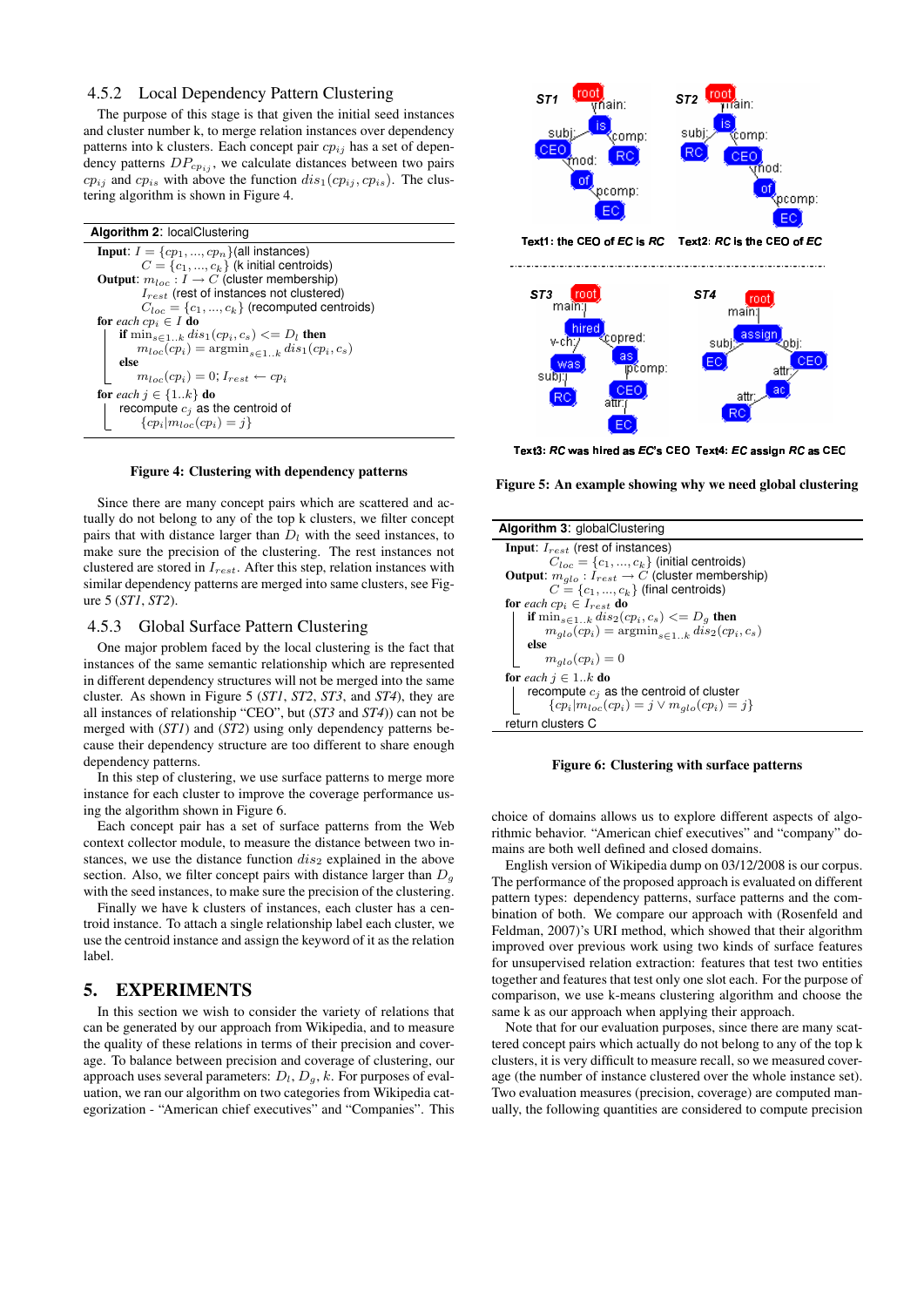| Table 2: Results on the category: "American chief executives" |  |  |  |  |
|---------------------------------------------------------------|--|--|--|--|
|---------------------------------------------------------------|--|--|--|--|

| method                                 | Existing method             |       | Proposed method            |       |
|----------------------------------------|-----------------------------|-------|----------------------------|-------|
|                                        | (Rosenfeld et al.)          |       | (Our method)               |       |
| Relation                               | $\overline{\text{# Ins}}$ . | pre   | $\overline{\text{#}}$ Ins. | pre   |
| (sample)                               |                             |       |                            |       |
| chairman                               | 434                         | 63.52 | 547                        | 68.37 |
| $(x$ be chairman of y)                 |                             |       |                            |       |
| ceo                                    | 396                         | 73.74 | 423                        | 77.54 |
| $(x$ be ceo of y)                      |                             |       |                            |       |
| bear                                   | 138                         | 83.33 | 276                        | 86.96 |
| $(x$ be bear in y                      |                             |       |                            |       |
| attend                                 | 225                         | 67.11 | 313                        | 70.28 |
| $(x$ attend $y)$                       |                             |       |                            |       |
| member                                 | 14                          | 85.71 | 175                        | 91.43 |
| $(x$ be member of y)                   |                             |       |                            |       |
| receive                                | 97                          | 67.97 | 117                        | 73.53 |
| $(x \text{ receive } y)$               |                             |       |                            |       |
| graduate                               | 18                          | 83.33 | 92                         | 88.04 |
|                                        |                             |       |                            |       |
| degree                                 | 5                           | 80.00 | 78                         | 82.05 |
| $(x \text{ obtain } y \text{ degree})$ |                             |       |                            |       |
| marry                                  | 55                          | 41.67 | 74                         | 61.25 |
| $(x$ marry $y)$                        |                             |       |                            |       |
| earn                                   | 23                          | 86.96 | 51                         | 88.24 |
| $(x$ earn $y)$                         |                             |       |                            |       |
| award                                  | 23                          | 43.47 | 46                         | 84.78 |
| $(x$ won $y$ award $)$                 |                             |       |                            |       |
| hold                                   | 5                           | 80.00 | 37                         | 72.97 |
| $(x \text{ hold } y \text{ degree})$   |                             |       |                            |       |
| become                                 | 35                          | 74.29 | 37                         | 81.08 |
| (x become y)                           |                             |       |                            |       |
| director                               | 24                          | 67.35 | 29                         | 79.31 |
| $(x \text{ be director of } y)$        |                             |       |                            |       |
| die                                    | 18                          | 77.78 | 19                         | 84.21 |
| $(x$ die in $y)$                       |                             |       |                            |       |
| all                                    | 1510                        | 68.27 | 2314                       | 75.63 |

and coverage:

- $\bullet$  p = the number of clustered instances.
- $\bullet$  p+ = the number of clustered instances which actual belong to that cluster.
- $\bullet$  n = the number of the whole set of instances.

Precision  $(P) = p + p$  coverage  $(R) = p/n$ 

## 5.1 Wikipedia Category: "American chief executives"

In the first series of experiments we build a development phrase to select appropriate  $D_l$  (instance filter in local clustering) and  $D_q$ (instance filter in global clustering). To balance between precision and coverage, we assign 1/3 for both  $D_l$  and  $D_q$ .

526 articles in this category are used for developing. We get 7310 concept pairs from the articles as our data set. Top 18 Groups are chosen to get the centroid instances. Of these, 15 binary relations are clearly identifiable relations which are shown in Table 2, where # Ins. represents the number of instances clustered by each method, and *pre* shows the precision of each cluster.

The proposed approach shows the higher precision and better coverage than URI in Table 2. This demonstrates that adding dependency patterns from linguistic analysis contribute greatly to the

#### Table 3: Performance of different pattern types



Figure 7: Precision-coverage curves on two categories

precision and coverage of the clustering task than using only surface patterns.

For further view of the contribution of dependency pattern, we experiment with dependency pattern separately to compare the results with using only surface patterns or combined patterns. The results are shown in Table 3. The best precision is achieved with dependency patterns, significantly better than surface patterns, though the coverage is the lowest, showing the sparseness of dependency patterns. The coverage is evaluated as the proportion of correctly extracted instances to the whole data set (7310 concept pairs). We use coverage as a relatively evaluation instead of using recall as measure, since for unsupervised task, it is difficult to evaluate with the recall. As we claimed, there are many concept pairs which are scattered and actually do not belong to any of the top k clusters, thus the coverage is low.

#### 5.2 Wikipedia Category: "Companies"

In our second experiments, our approach is used to generate related concepts and clusters for concepts in the category "Companies". Instead of using all the articles, we randomly select 434 articles for developing, 4935 concept pairs from the articles form our data set for this category. We also assign  $D_l$  (instance filter in local clustering) and  $D_q$ (instance filter in global clustering) to 1/3. 28 groups are used to get the centroid instance and each centroid instance leads to one cluster finally, of these, 25 binary relations are clearly identifiable relations, some of which are shown in Table 4.

As Table 4 shows, two filters  $D_l$  and  $D_q$  are used to help merge instances with good precision. Similar to the first experiments, the combination of dependency patterns from linguistic analysis and surface patterns contributes greatly to the precision and coverage of the clustering task than using only surface patterns. Table 5 also shows that by using dependency patterns, the precision is the highest (82.58%), though the coverage is the lowest.

We then consider how performance changes for different values of  $D_l$  and  $D_q$ . The results are given as graphs in Figure 7. It show the precision and coverage over different pattern sets for each categories. The performance is boosted with the combination of patterns in precision and coverage.

All the experimental results support our idea mainly in two aspects: 1) dependency analysis can abstract away from different surface realizations of text and embedded structures of the dependency representation are important for obtaining a good coverage of the pattern acquisition. And the precision is better than string sur-